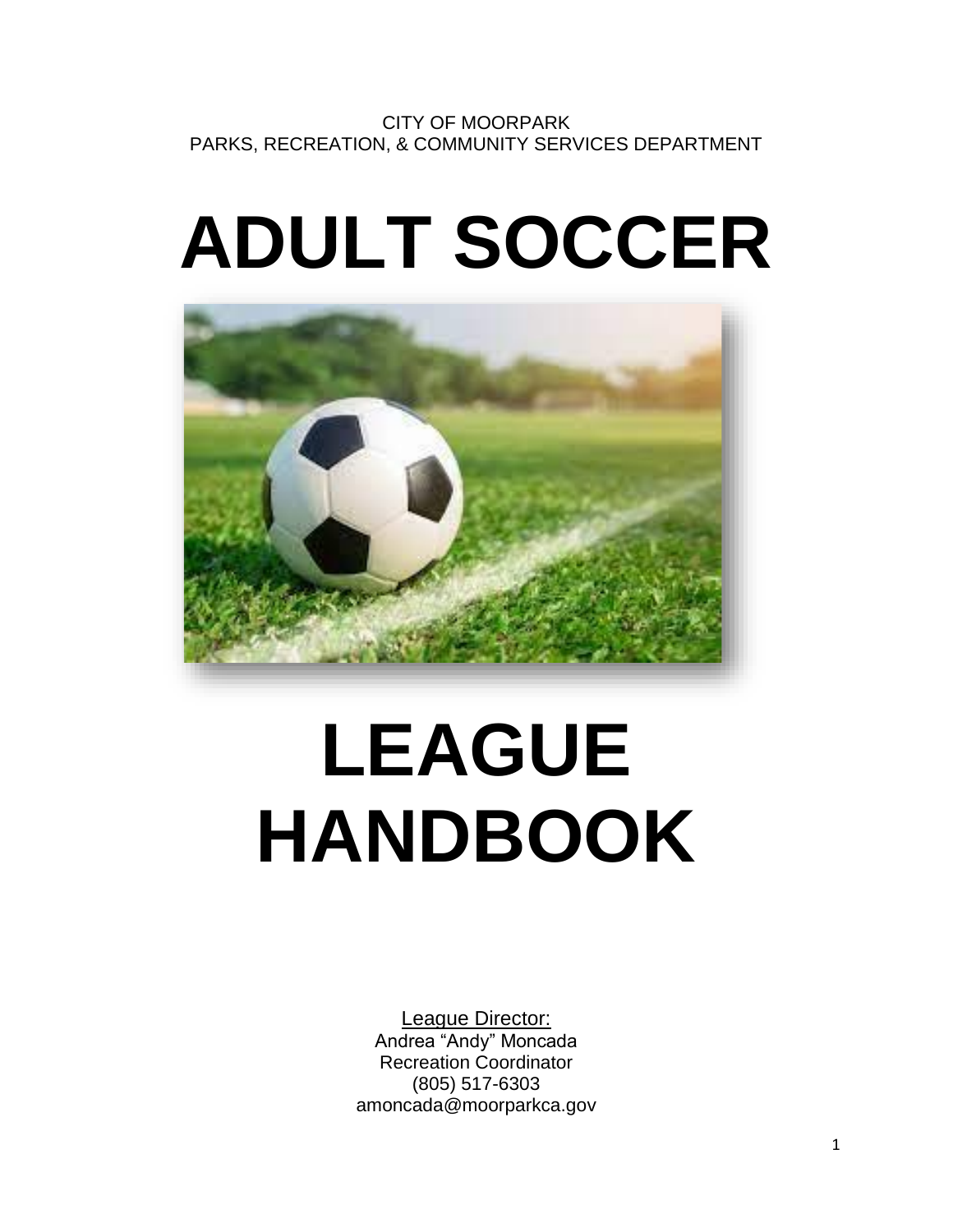### <span id="page-1-0"></span>**Preface**

This handbook is designed to acquaint soccer managers, players, spectators and sponsors with league rules and conditions of play set forth by the City of Moorpark, Recreation Division, for soccer leagues run by the Division.

We strive to provide an opportunity for adults to take part in an organized and enjoyable athletic program, offering participants personal enjoyment and physical development.

It is imperative that all participants become familiar with the information contained in this handbook. Ignorance of rules and regulations is not cause for reduction of penalties.

Please remember that sportsmanship rates first in our leagues; without it, the quality of the sport is lost.

### <span id="page-1-1"></span>**Table of Contents**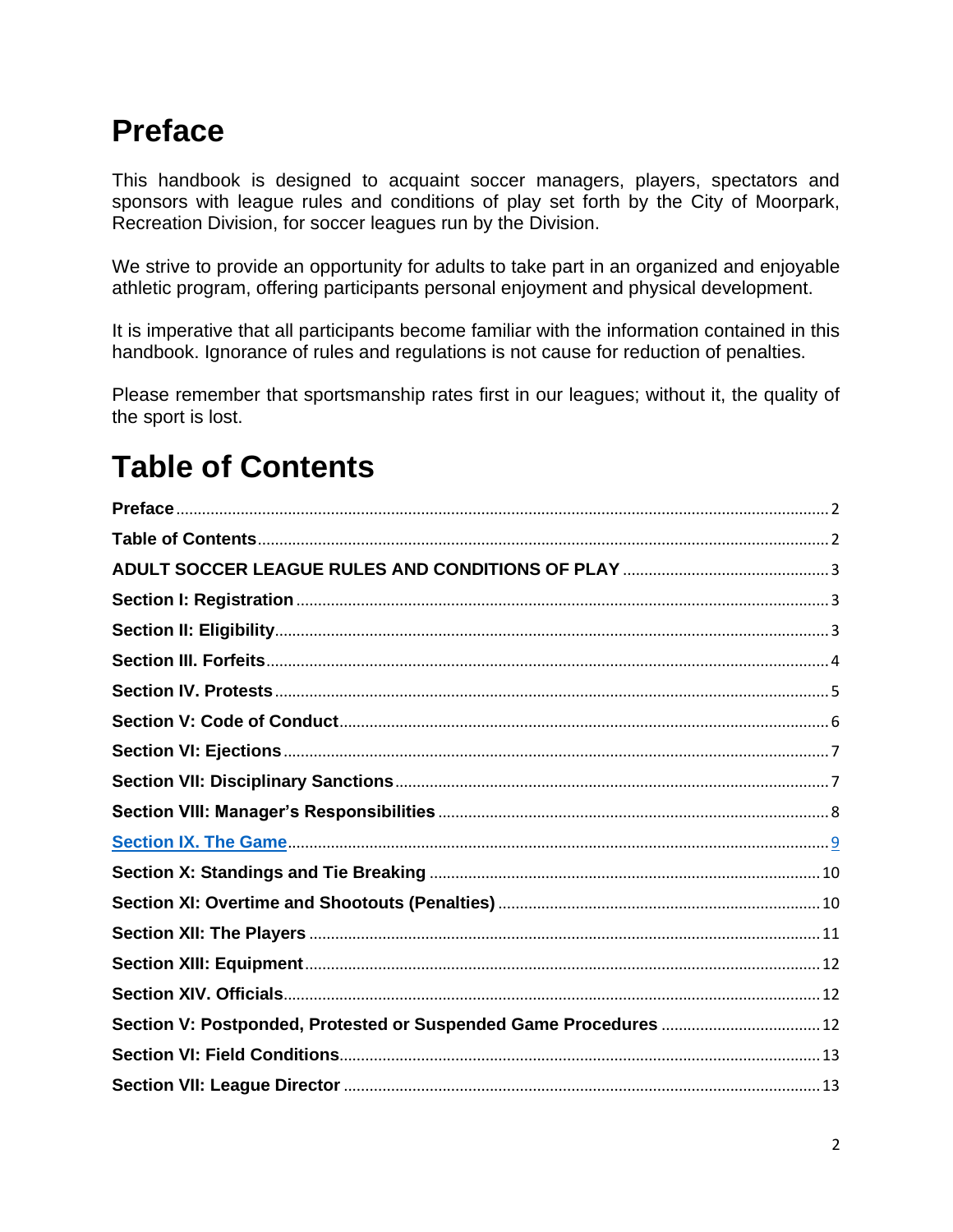#### <span id="page-2-0"></span>**ADULT SOCCER LEAGUE RULES AND CONDITIONS OF PLAY**

The current FIFA "Law of Game" laws and Cal South Rule Book will govern all play, with certain exceptions that apply to the City of Moorpark Parks, Recreation, & Community Services Department, as noted in this handbook.

#### <span id="page-2-1"></span>**Section I: Registration**

- A. Registrations must be received during the registration period, and are taken on a first-come, first-served basis. Full payment is due at time of registration. Managers must submit the completed registration form prior to the registration deadline.
- B. All team names must be approved by league director before the start of the season. No profanity, sexual connotations, or alcohol/drugs will be allowed in team names.
- C. Requests for refunds must be received prior to the posting of the game schedule or five business days before the first scheduled game, whichever occurs first. No refunds or credits can be issued after this time.

#### <span id="page-2-2"></span>**Section II: Eligibility**

- A. Players must be 18 years of age or older to participate in adult sports leagues.
- B. To be eligible, each player must complete and sign the official roster for his or her team prior to the first game. Players must provide their own signatures on the roster.
- C. Officials and city staff have the authority to request photo ID from any player at any time. Individuals unable to provide identification will not be permitted to play. Players must have a current photo ID and be able to present it immediately upon request.
- D. Managers MUST submit line ups prior to each game. If a person plays under another person's name, all games in which that person played will be forfeited.
- E. Players whose names do not appear on the official team roster, are considered ineligible. Lineups and rosters are checked periodically throughout the season. Games played with ineligible players will be forfeited.
- F. A player may play on more than one team in the league provided he/she plays on only one team each division. Any team whose player(s) are found in violation of this rule will forfeit all games won in which the player(s) participated. If a player is playing for two teams that are both eligible for playoffs, he/she must choose one team and play with only that team, regardless of outcome of playoffs.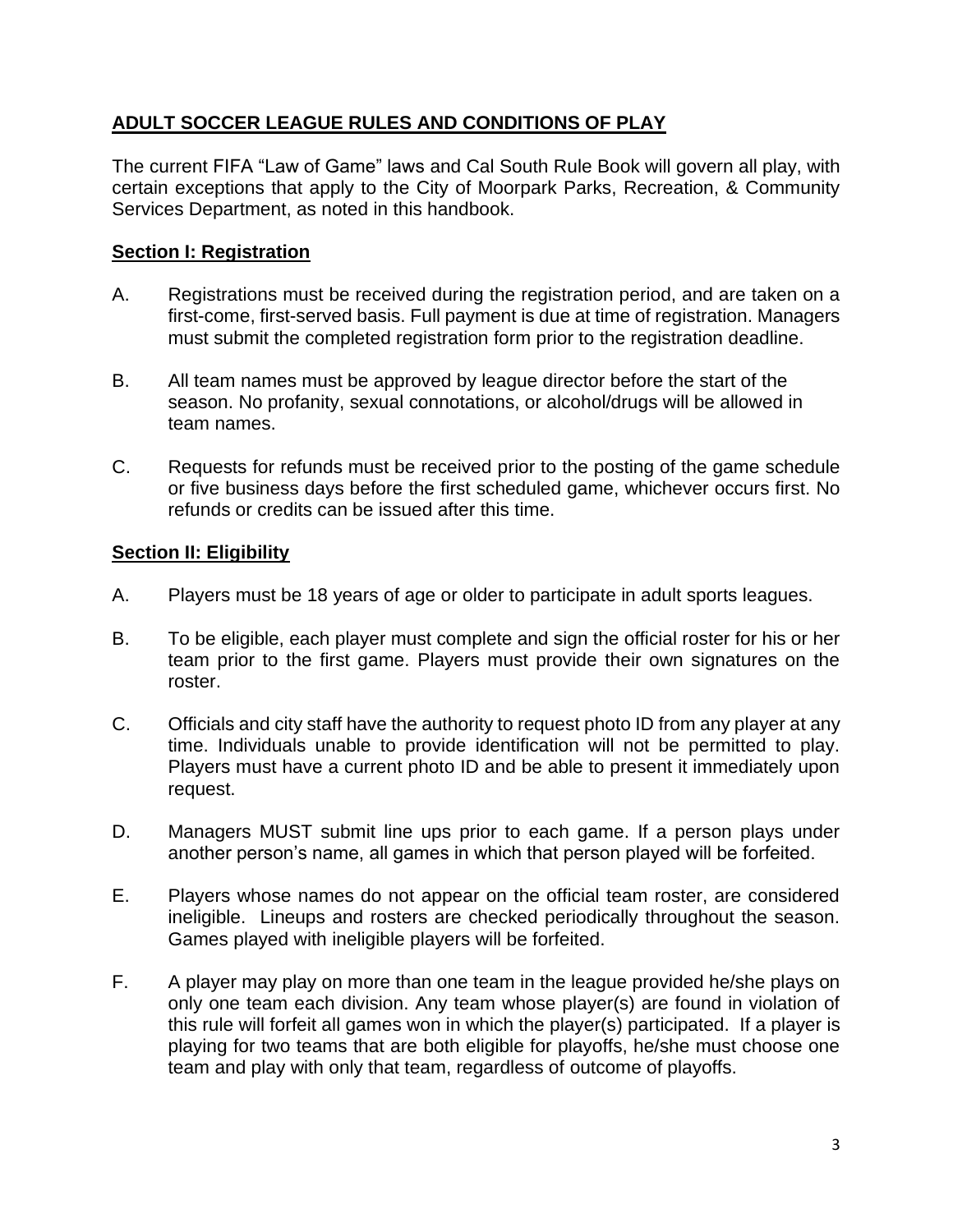- G. High school students currently engaged in interscholastic and/or community athletic association competitions are ineligible to play on any soccer team. However, they may be placed on the roster providing they do not play until interscholastic competition has concluded. It is the manager's responsibility to notify the League Director when they sign up students who are temporarily ineligible to play.
- H. ADD/DELETE FORMS: Managers may add or delete players to their rosters until the third week of play using the add/delete form provided by the City of Moorpark. All add/delete forms must be turned into the City of Moorpark at least 1 business day prior to a team's next game. After the third week, players may only be added to teams under the following conditions:
	- 1. A player may be added to replace an injured or ill player. The injured or ill player must provide written notice from his/her physician stating that he/she may not participate in the league due to the injury or illness. The replaced player may not return for the remainder of the season, including playoff and championship games.
	- 2. A player may be added to replace a player who has: a) had a change of a work schedule that prohibits them from participating in the league, b) is transferred to another geographical area, or c) has experienced a personal tragedy, such as a death in the family. The player being replaced may not return for the remainder of the season, including playoff and championship games.
- I. Players must participate in one-quarter (1/4) of league games to be eligible to play in playoff games.
- J. A player who has been formally suspended by another city, county, district, or agency for discipline problems in leagues outside the City shall not participate in a City of Moorpark league or tournament as long as said suspension is in effect.

#### <span id="page-3-0"></span>**Section III. Forfeits**

- A. Officials Fees: A team who forfeits is responsible for payment of all officials' fees for the forfeited game. The team will have one week to pay the officials fees. If fees remain unpaid after one week, the fees will be deducted from the team's forfeit deposit or charged to the credit card listed on the forfeit fee form. If a team exceeds the amount needed in their forfeit deposit, or if a credit card charge is denied or reversed, the team will be expelled from the league. The team and all players will be barred from further participation in City programs until all fees are paid.
- B. Game Schedules: All games must be played as scheduled. A team may avoid being charged the officials fees for a forfeit if the team manager notifies the League Director they will not be able to play the game at least 1 business day in advance. At the League Director's sole discretion, the game with either be ruled a forfeit, or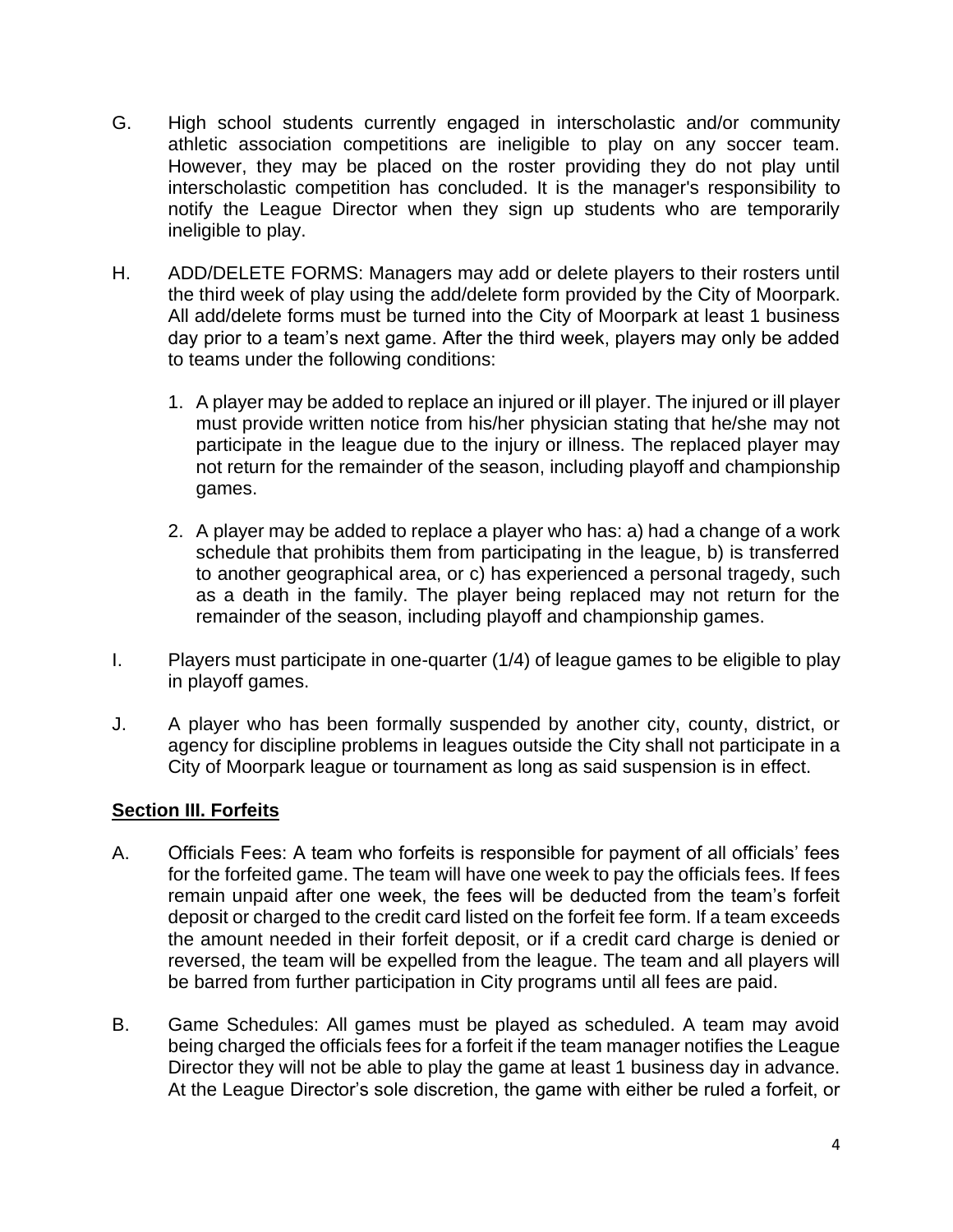rescheduled (with the agreement of the other team).

- C. Automatic Forfeits: Any team found to be playing suspended or ineligible player shall forfeit all games in which said player participated.
- D. Practice Games: Following a declared forfeit, the teams may play a practice game if they wish. Practice games must conclude at least 10 minutes before the scheduled starting time for the next game. The assigned official will not officiate the practice game.

#### <span id="page-4-0"></span>**Section IV. Protests**

- A. Protests shall not be received or considered if they are based on a complaint involving the accuracy of the official's judgment.
- B. Notification of intent to protest the interpretation of a rule by the official must be made with the official prior to the next goal, or the protest will not be received.
- C. Protests involving the eligibility of a player: once a formal protest has been made by a manager against a player, the player in question will be required to complete and sign the official protest form as their name appears on the team roster, and print their address and telephone number. The player in question must show a valid form of photo identification, such as a driver's license, to the official. It is the manager's responsibility to assist with this process. Protests involving eligibility of a player may be lodged at any time up to the last five minutes of the game. For play-off games, protests must be lodged PRIOR to the start of the game. No protest involving eligibility will be received after the game has concluded. Any player whose name and signature are not shown on that team's official league roster will be considered an ineligible player; a forfeit may be declared against the offending team.
- D. Use of protest to delay or hasten the game may result in forfeiture. *(S.C.M.A.F. Rules, Section II.)*
- E. All protests must be received, in writing, on an official protest form, by 6:00 p.m. the following business day at the Arroyo Vista Recreation Center, 4550 Tierra Rejada Road in Moorpark.
	- 1. All protests must be accompanied with a \$20 protest fee which is returned if the protest is granted; retained if invalid.
	- 2. Protests filed late and/or without the protest fee shall not be accepted.
- F. When a protest is accepted, the protested game may be concluded or replayed at the discretion of the League Director. The decision will be made within 7 business days.
- G. The final score, as approved by the official at the end of the game, is official.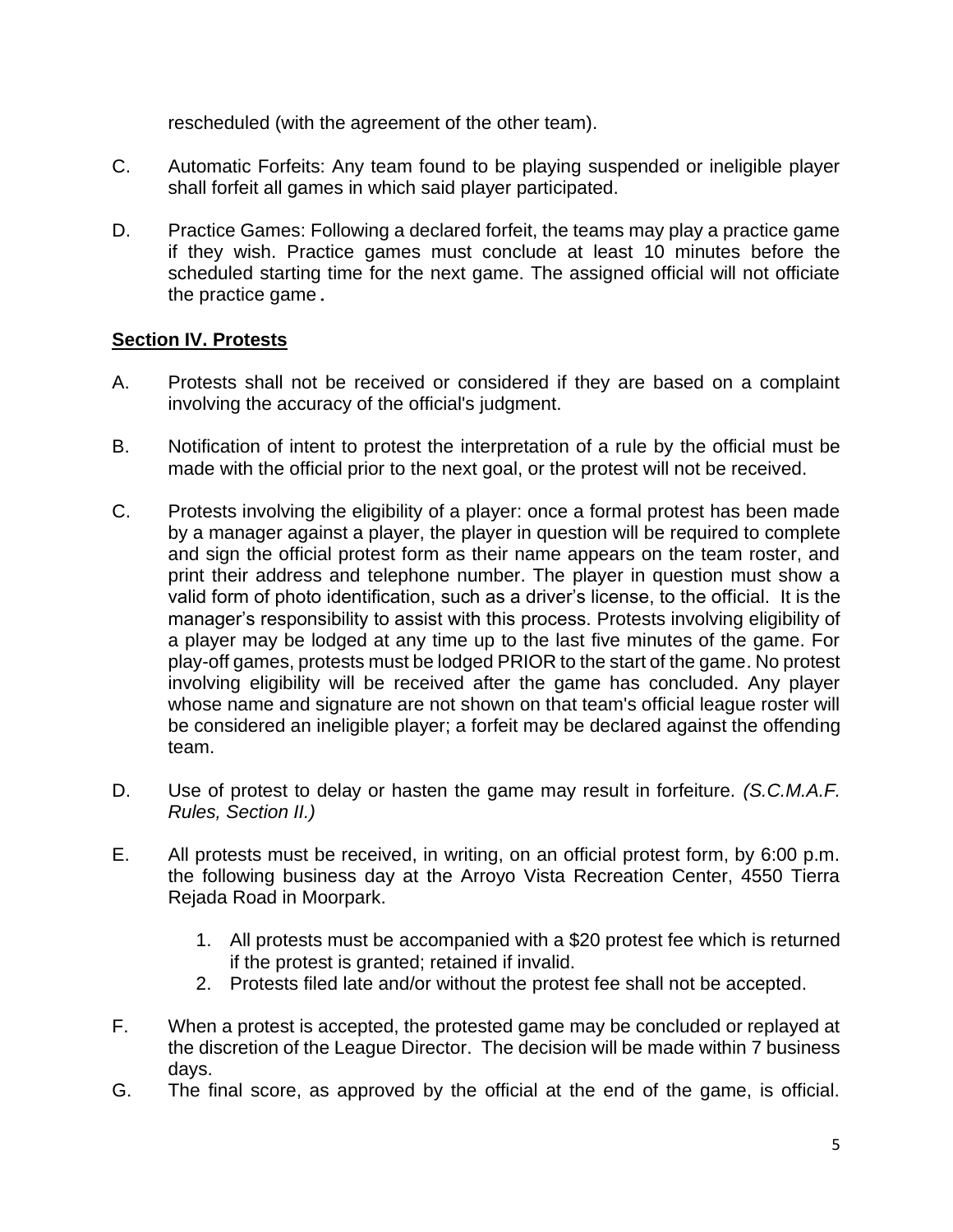Protests about the accuracy of the final score shall not be considered.

- H. Procedure regarding alleged discrepancy in official score keeping during the game: The official suspends play until he or she rules on the official score.
- I. If after a receiving an unfavorable decision from the League Director as to their protest, a team may elect to have the decision reviewed by the following (in order):
	- 1. Recreation Superintendent, and if upheld,
	- 2. Assistant City Manager

The decision of the Assistant City Manager shall be final and binding. No further review of the protest will be allowed.

#### <span id="page-5-0"></span>**Section V: Code of Conduct**

Officials reserve the right to immediately eject any player or spectator from a game for any violation of the following. Additionally, at League Director's sole discretion, players or spectators may receive a minimum of a one game suspension, and up to a 5 year suspension, depending upon the nature and severity of the incident. League Director's decision is final; no appeals of decisions shall be considered.

#### NO PLAYER OR SPECTATOR SHALL:

- A. Endanger the safety of others, or perform objectionable demonstrations by throwing cleats, balls or other objects, or engaging any other forceful action.
- B. Verbally abuse an official for any real or imaginary wrong decision or judgment before, during, or after a game or after league play is completed.
- C. Discuss a decision reached by an official, except with the team manager or assistant manager. Discussion by a player with an official regarding a decision is not allowed.
- D. Use unnecessary rough tactics in the play of the game against the body of an opposing player.
- E. Use profane, obscene, or vulgar language, or verbally attack any player, official, staff person, or spectator.
- F. Appear upon the field of play at any time under the influence of drugs or alcohol, or bring alcohol or drugs onto the park property, including parking lots.
- G. Any player of manager who drinks alcohol during a game will be ejected and is subject to suspension. Any official on site, the league director and /or the Field Monitor may eject any player from any game if the player is observed drinking or in possession of alcohol during or after the game.
- H. Gamble upon any play or the outcome of the game.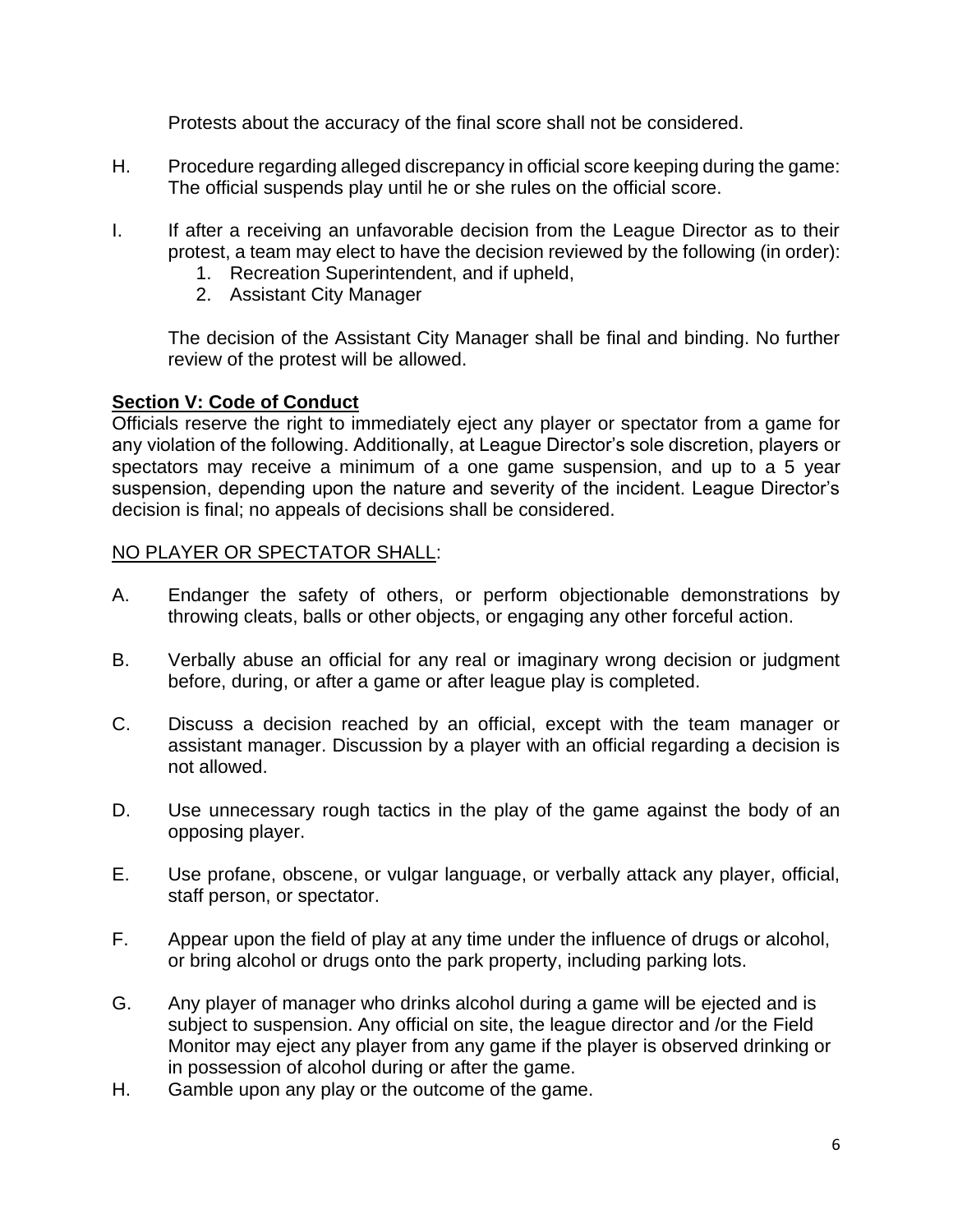- I. Smoke anywhere in the park, including parking lots.
- J. Discuss publicly with spectators or other players in a derogatory or abusive manner any play, decision, or personal opinion of other players, city staff members, or officials, during the game.
- K. Refuse to abide by an official's decision. Officials are required to immediately eject the player from further play and report the player to the league director. The player shall remain suspended until the League Director has considered his case. An ejected player receives a minimum of a one game suspension.
- L. Engage in unsportsmanlike conduct before, during, or after a game.
- M. Violate any federal, state, or local law or any City ordinance or park rule.

An automatic 1 season, and up to a 5 year, suspension applies to any player found to be in violation of the following. Player must apply for reinstatement after suspension.

#### NO PLAYER OR SPECTATOR SHALL:

N. Physically attack, threaten, assault, or purposefully cause bodily harm to any player, official, staff person, or spectator. Officials are required to immediately suspend the player from further play and report said player to the League Director. Said player shall remain suspended until the League Director has considered his case and determined the length of suspension.

#### <span id="page-6-0"></span>**Section VI: Ejections**

Any person ejected from a game is suspended from further participation in the City of Moorpark programs until the League Director determines disciplinary action (if any) based on the events surrounding the ejection. A person ejected from a game for any reason is automatically suspended from participating in his/ her teams' next scheduled game. This includes coaching, sitting on the bench, or attending as a spectator. Any individual ejected from the game must leave the park within 60 seconds or a forfeit will be declared. The official may also declare a forfeit if the individual fails to comply with league rules. Any player ejected from two games during the season shall be suspended for the remainder of the season and further suspensions may be assessed at the discretion of the League Director.

#### <span id="page-6-1"></span>**Section VII: Disciplinary Sanctions**

- A. A player is cautioned and shown the yellow card if he/she commits any of the following offences:
	- Unsportsman like behavior.
	- Shows dissent by word or action to official's decision.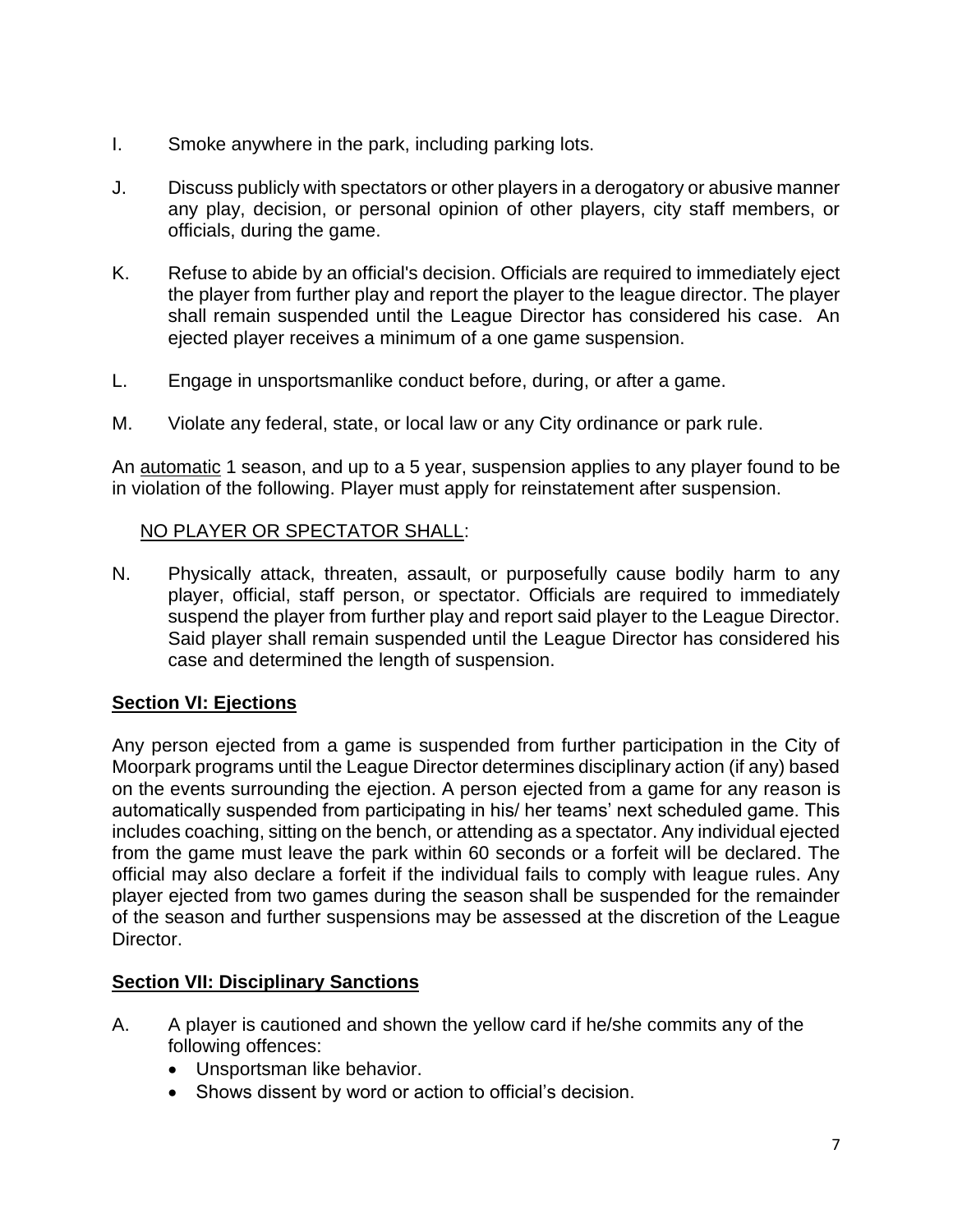- Persistently infringes the rules of the game.
- Delays the restart of play.
- Violation of a rule.

#### **Any player receiving a yellow card may be required to sit out for 5 minutes as required by the referee.**

- B. A player is sent off and shown the red card if he/she commits any of the following offences:
	- Is guilty of a serious foul play.
	- Is guilty of violent conduct.
	- Uses offensive, insulting or abusive language.
	- Receives a second yellow card in the same match.
	- Is observed drinking alcohol before, during, or after the game.
	- Serious violation of a rule.

**Any player receiving a red card may not play for the remainder of the game or the team's next scheduled game. They will be asked to leave the playing area in order for the game to continue. No substitutes are allowed.** 

**Any player who receives two red cards during the season will not be allowed to play for the remainder of the current season without refund.** 

**There is a ZERO TOLERANCE POLICY towards fighting. Any player engaged in fighting will be suspended for the remainder of the season without refund.** 

#### <span id="page-7-0"></span>**Section VIII: Manager's Responsibilities**

- A. The manager is responsible for instructing his/her team members on the contents of the Soccer Manager's Handbook, FIFA "Law of Game" laws and Cal South Soccer Rules, and City Park rules.
- B. The manager is responsible for informing his/her players of game times and locations, including rescheduled/relocated games and play-off games.
- C. The manager is responsible for the conduct of his/her team before, during, and after games. He/she is further responsible for assisting game officials, when necessary, in controlling their players and spectators.
- D. The manager is responsible for notifying the League Director of address and telephone number changes for players.
- E. The manager assists game officials, when asked to do so, in the administration of all City of Moorpark and FIFA/Cal South soccer rules.
- F. The assistant manager assumes all the manager's responsibilities in his/her absence.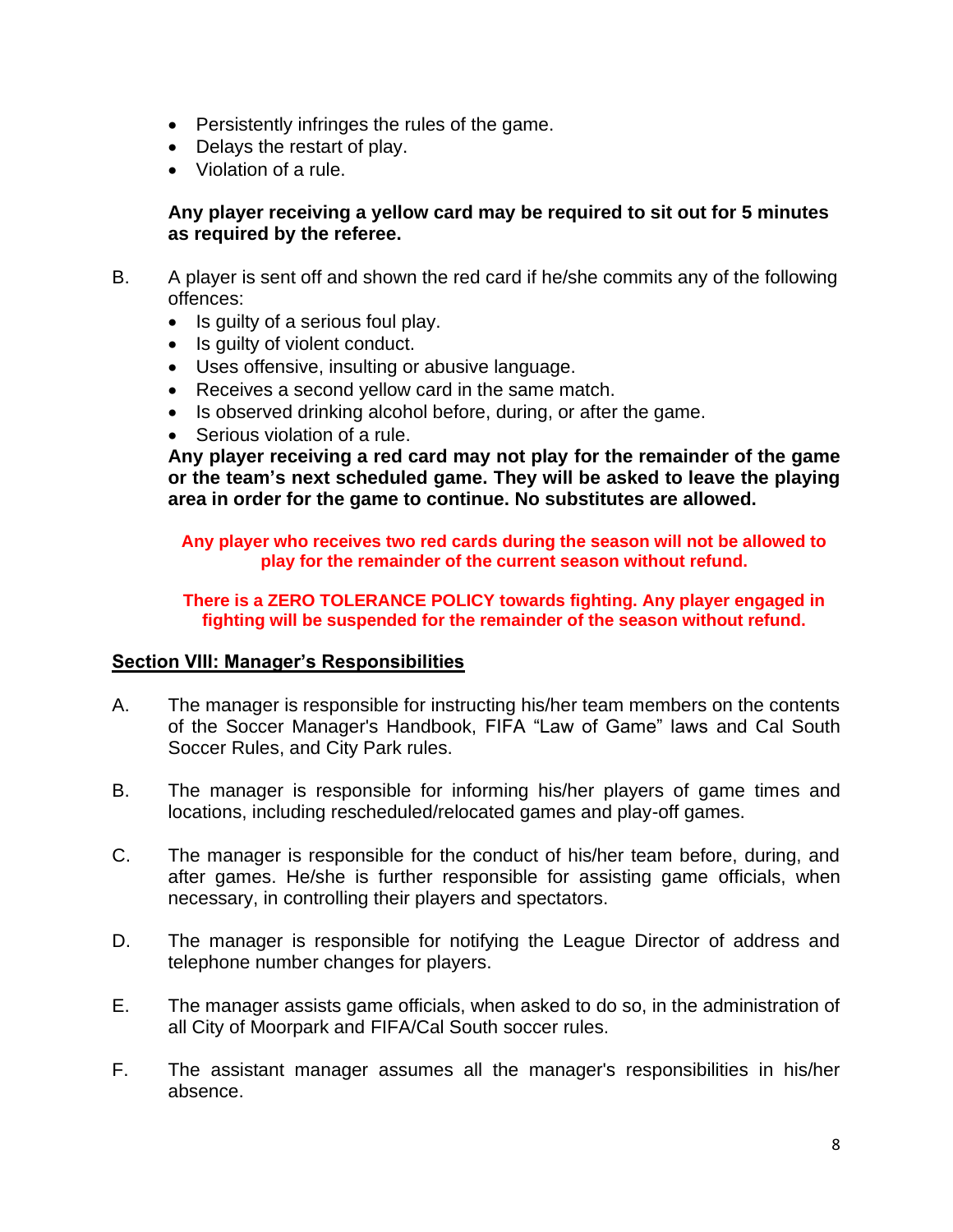#### **Section IX: The Game**

- A. Play will be divided into (2) 20-minute halves with a 5-minute halftime.
	- Overtime Periods: There will be no overtime periods in regular league matches. Semifinal and final matches will have two (5) minute overtime periods, "No Golden Goal" format. If there is no score after overtime, penalty kicks will follow (View Overtime and Shootout for details on rules)
- B. A running clock will be maintained by the referee. The referee has the right to stop the clock during injury time.
- C. Prior to the game, team managers must provide a Game Score Card to the official. Then, all players will sign the Game Score Card at the center of the field in the presence of the officials.
- D. The referee will whistle the ball into play. The kickoff must be taken from the center of the field. Each team must be on their own half, and the defensive team must be 10 yards off the ball at the time of the kickoff. The player who kicked off the ball may not touch the ball until another player touches the ball.
- E. Any player who commits a foul may be penalized by awarding an DIRECT or INDIRECT FREE KICK to the opposing team which will be taken at the spot of the foul (excluding penalty kicks). All opposing players must be no closer than 5 yards of ball prior to kick. If a foul has been committed in the penalty area, a penalty kick will be awarded.

**Coed Rule**: In the case of a penalty kick, the person taking the kick must be of the same gender as the person who was fouled originally. (Example: a female is fouled in the penalty area, the penalty kick must be taken by a female)

- F. Fouls are accumulated each half. On the  $10<sup>th</sup>$  foul issued to a team, the opposing team will shoot a penalty. Fouls restart at the beginning of each half.
- G. No Slide Tackling or Playing the ball on the Ground Penalized as an Indirect Free Kick. Referees may issue a yellow or red card depending on rough play. It is at the referee's discression.
- H. Any player deliberately attempting to prevent a shot on goal using his/her hands on the ball will receive a yellow card (subject to a 5 minute suspension) and the attacking team will be awarded a penalty kick.
- I. There will be NO offsides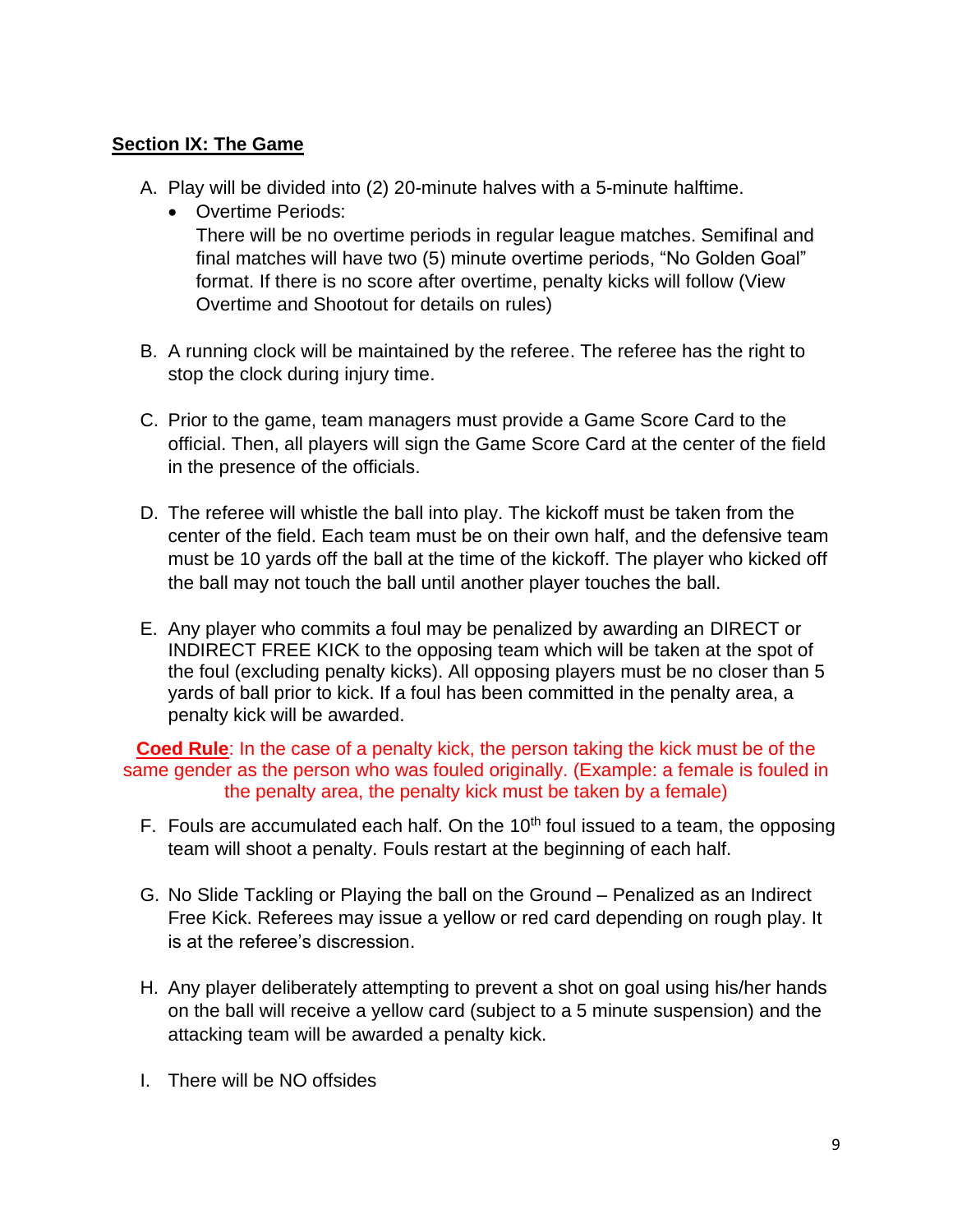- J. Substitutes are unlimited and can be done at any dead ball with the permission of the referee.
- K. Any player can throw or kick the ball pass the midfield at any time without restrictions with the exception of the goalkeeper (please review Goalkeeper rules under the Players section).

#### **X. Standings and Tie Breaking Procedures**

- A. The following point system will be utilized for standings:
	- Win = 3 Points Loss: 0 Points Tie: 1 Point
- B. The following procedure is used to determine final league standings when two (2) or more teams are tied:
	- 1. Head-to-head record in games played between teams tied.
	- 2. Goals For Minus Goals Against differential overall
	- 3. Goals For minus Goals Against differential in head-to-head competition
	- 4. Coin Toss

#### **XI. Overtime and Shootouts (Penalties)**

- A. Playoff games ending in a tie must go first to overtime and then to shootouts. There will be two (5) minute overtime periods with a running clock, if game remains a tie, a shootout will follow.
- B. At the end of regulation time, the winner of a coin toss will decide whether they will take the ball or choose a goal to defend.
- C. There will be no intermission between the two overtime periods.
- D. If neither team scores during both overtimes, the following procedures for a shootout will be followed:

1. Any five players from each team, that were on the field at the end of the second overtime, will be selected by the team to shoot.

2. The goalkeepers will be the same as the goalkeepers from the end of the second overtime.

3. There will be a coin flip at the end of the second overtime and the winner chooses to kick first or second.

4. Each team has a total of 5 penalty kicks and will alternate each shot. Ball will be placed 7 yards from the goal line. Referee will use paces to measure.

**\* For Coed League: If in the overtime period a shootout occurs, teams must alternate shots on goal between male and female** 

5. The kicker must wait for the official to start the play on each kick.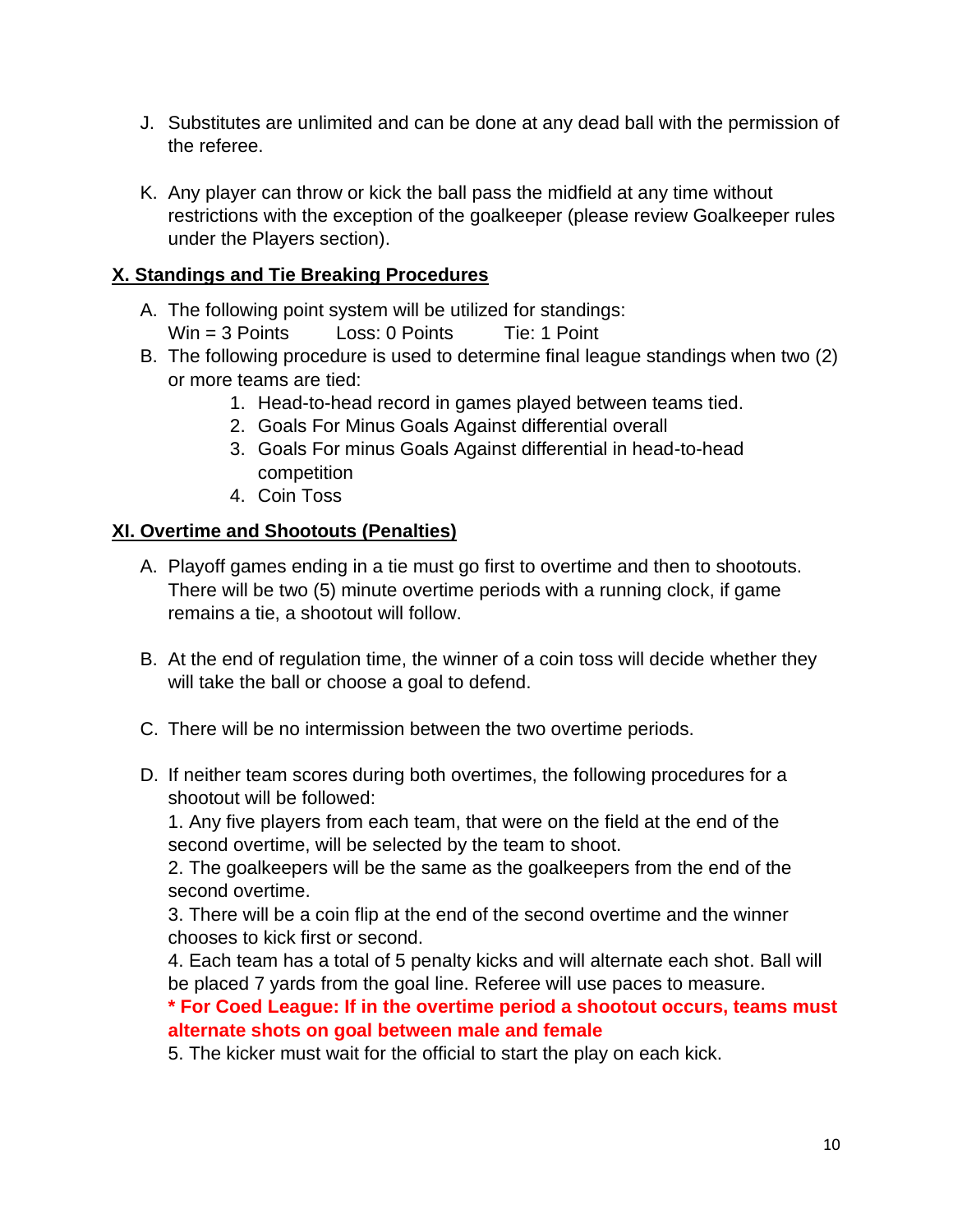6. If the score is tied at the end of the shootout, a sudden death shootout will be held, with any player on the field will be eligible to shoot. A player may not shoot twice unless all other players have shot once.

7. The sudden death shootout will have each team alternate kicks until one of the teams misses a shot.

#### **XII. The Players**

- A. A regulation team consists of 7 players (one of which will be the goalkeeper). A team may start with a minimum of 5 players. If a player has been disqualified (red card), or 2 yellows resulting in a red card, he/she will not be allowed a replacement.
- B. For Coed: Each team will field 7 players (3 females, 4 males, or 4 males, 3 females) at any one time. A minimum of 2 females must be on the field at all times.
- C. The official will start the game clock as scheduled, but provide teams with fewer than (5) players, a ten (10) minute grace period, to produce the minimum required five (5) players before a forfeit is awarded to the opposing team, with the resulting score registered as a 3-0 result.
- D. When a player has been cautioned (yellow card), they are subject to a THREE (3) minute suspension. Each team may substitute one player for each player cautioned. Goalkeepers must serve their own suspension if given a card.
- E. All players must be signed in on the Game Score Card before the match in order to play.
- F. Goalkeepers are not allowed to punt the ball across the midfield line (center line). A field player must touch the ball before the ball crosses the center line. Violation of this rule is a direct kick that will be awarded to the opposing team at the midfield line
- G. Goalkeepers may NOT pick up the ball if intentionally passed to him from the feet of his own teammate.
- H. Goalkeepers must release the ball within five (5) seconds after gaining possession and returning to their feet.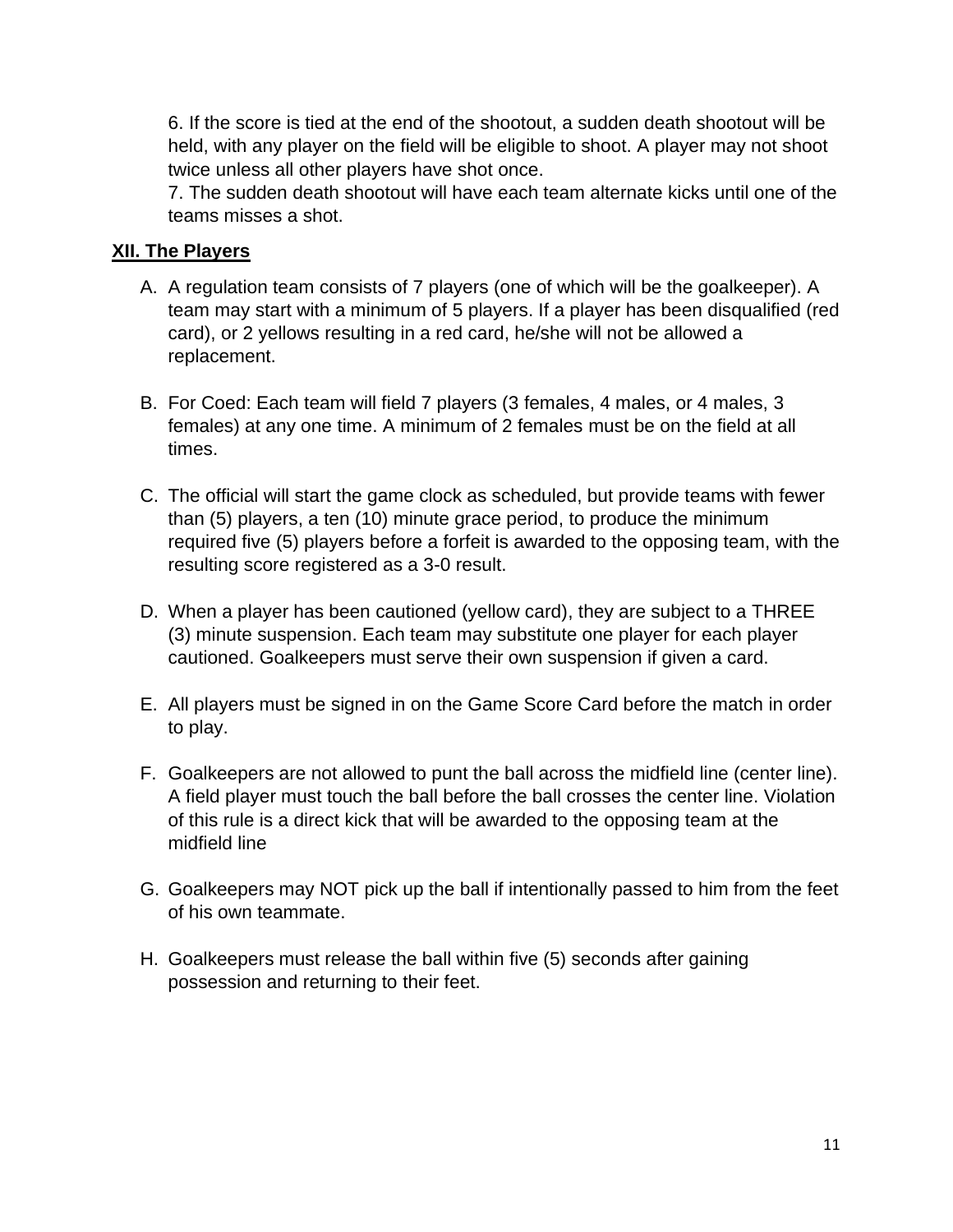#### **XIII. Equipment – Ball and Players**

- A. Size 5 soccer ball will be used. Both teams must present a ball at the beginning of the game. Both teams must agree on the ball to be used and it must be approved by the game officials.
- B. Molded cleats, turf shoes, or regular athletic footwear are acceptable. Metal spikes or cleats with metal tips are prohibited.
- C. Shin guards are MANDATORY and must be worn when playing.
- D. Teams must wear uniforms of matching color and must have numbers. No two players may have identical uniform numbers while both players are playing at the same time. Clothing with inappropriate or obscene language or graphics is not permitted.
- E. In the event of similar colors, the away team will be asked to wear a different color (pinnies if available).
- F. Goalkeepers must be in a different colored shirt than both competing teams.
- G. Jewelry, of any kind, is not allowed to be worn during games. Only safety glasses may be worn on the field.
- H. The field size is 80 yards by 40 yards.

#### **XIV. Officials**

- A. It is the duty of the official to administer decisions of the game in accordance with the league rules adopted.
- B. The official is responsible for keeping score as well as officiating.
- C. All league games are under the direction of the official. Only the team manager or assistant manager may discuss decisions with the official during the game.
- D. Official's Fees: Each team is required to pay a **\$30.00 cash fee** (exact change) to the official before the start of each game. Failure to pay official's fee may result in team forfeit at the official's discretion

#### **XV. Postponed, Protested, or Suspended Game Procedures**

- A. Postponed Games: Games not defined as regulation that are postponed by the League Director or called by the official, may be rescheduled on the first available date of the season; such games shall be replayed in their entirety.
- B. Protested Games: When a protest is upheld for misinterpretation of a playing rule, the game is replayed from the point at which the incorrect decision was